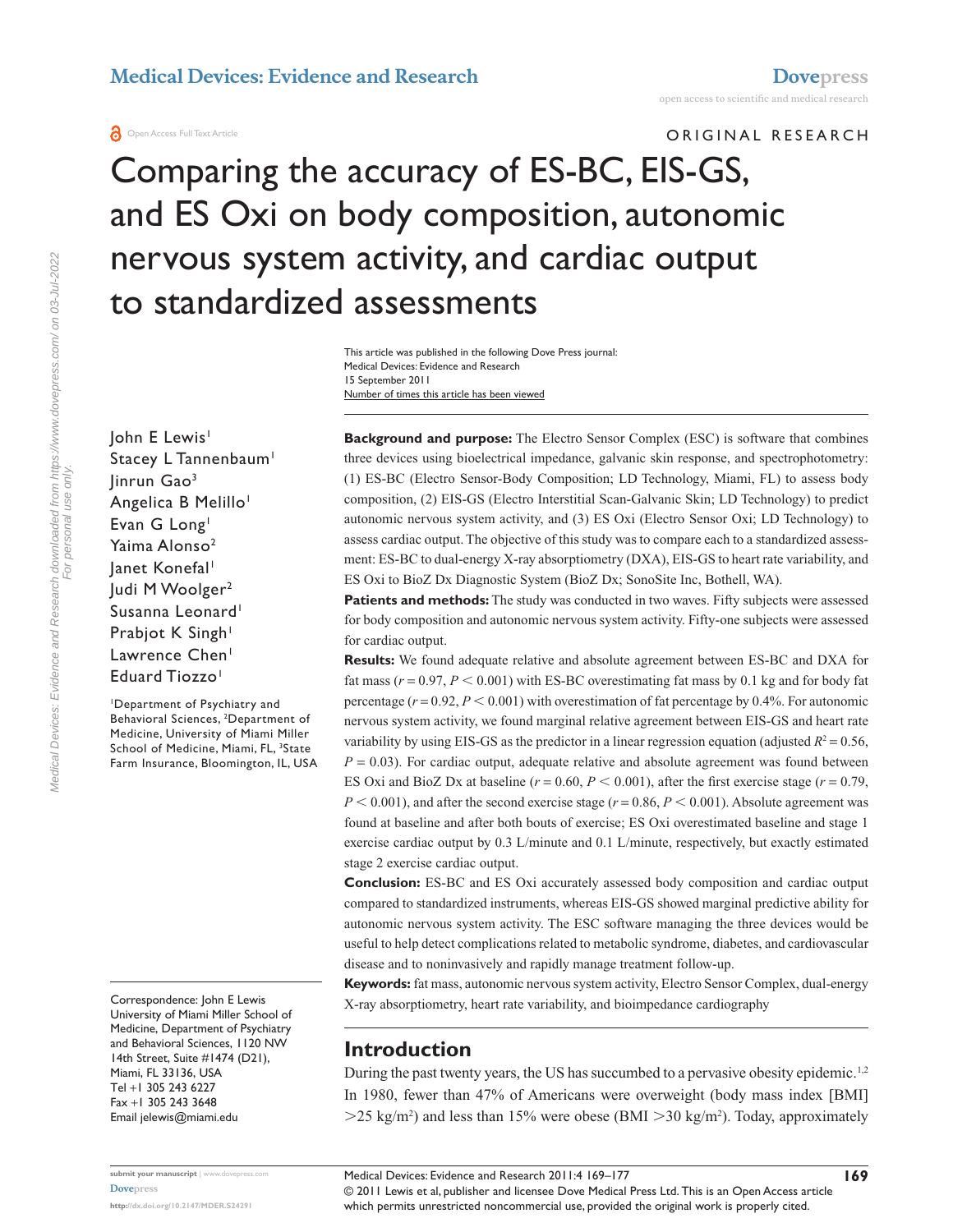$67\%$  of Americans are overweight and over 27% are obese.<sup>2,3</sup> Unfortunately, a concurrent and parallel rise in metabolic syndrome exists and is accompanied by complications of diabetes, hypertension, and cardiovascular disease (CVD). The prevalence of metabolic syndrome appears to be roughly 33% of the American population according to standard guidelines.4,5

An interaction of factors contributes to the complications of metabolic syndrome on multiple organ system levels. For example, central fat is linked to increased inflammation, risk of diabetes, and metabolic syndrome.<sup>6-8</sup> Autonomic nervous system imbalance, including vasoconstriction, increases heart rate and levels of epinephrine and norepinephrine, and hemodynamic disorders (eg, systemic vascular resistance or cardiac output deficits) are also pathological factors leading to hypertension, diabetes, and CVD.<sup>9,10</sup>

A software complex (Electro Sensor Complex [ESC]) managing three devices, ES-BC (Electro Sensor-Body Composition; LD Technology, Miami, FL), EIS-GS (Electro Interstitial Scan-Galvanic Skin; LD Technology), and ES Oxi (Electro Sensor Oxi; LD Technology), can rapidly measure all of the aforementioned factors related to metabolic syndrome: (1) body composition, (2) autonomic nervous system activity, and (3) cardiac output, respectively. The ES-BC device uses bioelectrical impedance analysis to estimate percent body fat, but it has never been compared to a gold standard for body composition, such as dual-energy X-ray absorptiometry (DXA).11 The EIS-GS response device has been shown to reflect autonomic nervous system activity, however it has never been used to predict a standardized assessment, such as heart rate variability (HRV).12 The ES Oxi device, using a digital pulse oximeter with photoelectric plethysmography, can estimate arterial stiffness,<sup>13</sup> but it has never been compared to a standardized assessment of cardiac output, such as with the BioZ Dx Diagnostic System (BioZ Dx; SonoSite Inc, Bothell, WA) that uses impedance cardiography. Thus, if the assessments from the three devices (ES-BC, EIS-GS, and ES Oxi) are not different when compared to standardized assessments, then the ESC software would be particularly useful for detecting complications related to metabolic syndrome, diabetes, and CVD and to potentially assist in managing treatment follow-up. In addition, the ESC software managing the three devices can assess patients within 5 minutes, providing a rapid and convenient clinical tool.

Given the enormous public health burden of metabolic syndrome and the associated morbidities of diabetes, hypertension, and CVD, an accurate, easy-to-use, low-cost, and rapid assessment of body composition, autonomic nervous system activity, and cardiac output would greatly improve the assessment and treatment of at-risk individuals, especially if it was performed by trained nonclinical personnel, ie, individuals assisting physicians. Therefore, the objectives of this study were to compare the: (1) ES-BC to DXA, the gold standard of body composition assessment; (2) EIS-GS response device to a standardized assessment of autonomic nervous system activity (ie, HRV); and (3) ES Oxi device to a standardized assessment of cardiac output (BioZ Dx). The results of the study will be applicable for clinicians interested in simplifying the screening and management plan of metabolic syndrome, diabetes, hypertension, and CVD.

# **Materials and methods**

This study was performed in two waves; the first to assess body composition and autonomic nervous system activity and the second to assess cardiac output. Both waves of the study were conducted with the approval of the University of Miami Institutional Review Board for human subjects' research, participants signed informed consent before commencing in the study, and confidentiality was maintained for all participants' data.

# Wave 1

## Study participants

All participants ( $n = 50$ ) were recruited by referrals at the University of Miami Miller School of Medicine campus throughout 2009. The sample comprised of 40% males  $(n = 20)$  and 60% females  $(n = 30)$  with a mean age of 32.3 years (standard deviation  $[SD] = 10.2$ ; range 20–62).

# Inclusion and exclusion criteria

Potential participants were  $\geq$  18 years of age and had expressed an interest in having their body composition and autonomic nervous system activity assessed. Subjects were not enrolled in the study if they: (1) were unable to consent to the study; (2) wore an automatic external defibrillator device; (3) had erratic, accelerated, or mechanically-controlled irregular heart rhythms; (4) had arterial fibrillation/flutter; (5) had atrioventricular block; (6) had dermatological lesions or excessive hair that would be in contact with the placement of the electrodes on the devices; (7) had any implanted electronic device; (8) were during or within  $\pm 2$  days of menstruation; (9) had a fever above 37°C during the assessment; (10) were taking diuretics; (11) had a history of renal or heart failure; (12) had excessively used alcohol or stimulants (amphetamines) 12 hours before the examination; (13) had diarrhea during the assessment; (14) had engaged in intense physical activity or the use of a sauna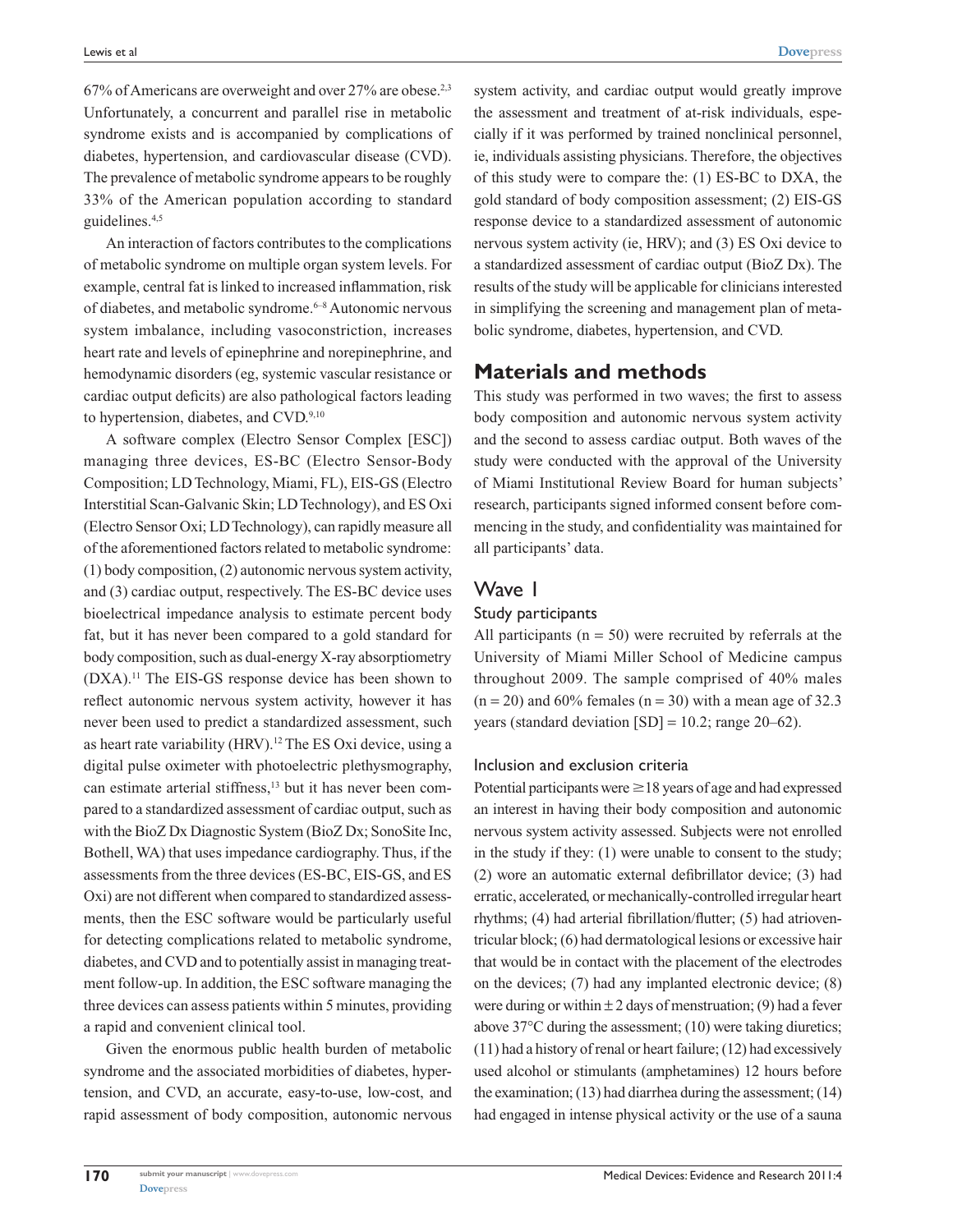8 hours before the examination; (15) had edema; and/or (16) were pregnant.

#### Procedure

Each participant completed a basic demographics and medical history questionnaire on the day of the assessment. Height, to the nearest 0.5 cm, and weight, to the nearest 0.5 kg, were measured with a standard scale. Subjects were assessed with the ES-BC and EIS-GS, including HRV, at the University of Miami Center for Complementary and Integrative Medicine and then taken to the Pediatric Clinical Research Laboratory for the DXA scan. The entire assessment took less than 1 hour for each participant.

## Body composition: ES-BC assessment

ES-BC uses a single frequency electrical bioimpedance analyzer in tetrapolar mode to assess body fat percentage and fat mass. The device measures current, voltage, and phase angle and calculates impedance, resistance, and reactance. The software computes these values using accepted peerreviewed published algorithms tailored to the general population and persons who are obese. $14-17$  The software automatically selects the algorithm based on the participant's values entered into the database (ie, gender, height, weight, age, and activity level).<sup>16</sup>

## Body composition: DXA assessment

DXA was conducted with a Lunar Prodigy Pro™ scanner with enCORE software 7.5 (GE Healthcare, Madison, WI), which has previously demonstrated adequate reliability for body composition assessment.<sup>18</sup> DXA is based on the three-compartment model of body composition and uses dual-energy X-ray to measure fat, lean soft tissue, and bone mineral in approximately 10 minutes.<sup>11</sup>

# Autonomic nervous system activity: EIS-GS assessment

The EIS-GS utilizes a universal serial bus (USB) plug and play hardware including an interface box, disposable electrodes, and reusable plates and cables with software installed on a computer. The system performs bioimpedance in bipolar mode with direct current and measures the electrical conductivity of 11 pathways of the body, each recorded twice from anode to cathode (SDC+) and then from cathode to anode (SDC-). Electrode polarization does not affect the bioimpedance measurement,<sup>19</sup> and the transmission of the current from the electrode to the hardware is performed by chronoamperometry.<sup>20</sup> With direct current, the plasma membrane acts as an insulator, and the

current is not able to penetrate the cell, so most of the current flows around the cell and remains in the interstitial fluid.<sup>19</sup> Analysis of the direct current in electrolytic solution is performed at both the anode and the cathode. The electrochemical reaction at the cathode is:  $2H_2O + 2e^- = H_2(gas) + 2OH$ -(base), and the electrochemical reaction for water at the anode is:  $2H_2O = O_2(gas) + 4H^+ + 4^\circ$  (acid). Finally, spectral analysis by EIS-GS is an application of the fast Fourier transform of the entire signal composed of the conductivity measurements. The fast Fourier transform components of EIS-GS are high frequency (HF), low frequency (LF), and very low frequency (VLF).

## Autonomic nervous system activity: HRV analysis

Standardized assessment of the autonomic nervous system involves electrocardiogram rhythm analysis of the NN and RR intervals both in the full domain of activity and in the spectral analysis.<sup>21</sup> The HRV assessment records three main spectral components in 2–5 minutes: VLF, LF, and HF.<sup>22</sup> The HF percent represents parasympathetic (vagal) activity, and the LF percent represents sympathetic system activity.<sup>21,22</sup>

# Wave 2

## Study participants

All participants  $(n = 51)$  were recruited by referrals at the University of Miami Miller School of Medicine campus throughout 2010. The sample was comprised of 49% males  $(n = 25)$  and 51% females  $(n = 26)$  with a mean age of 31.1 years (SD = 10.8; range 18–65).

## Inclusion and exclusion criteria

In addition to the same inclusion/exclusion criteria as those in wave 1, potential participants for wave 2 could not have: (1) had dyes recently introduced into the bloodstream, such as methylene blue, indocyanine green, indigo carmine, and fluorescein; (2) had significant levels of dysfunctional hemoglobins, such as carboxyhemoglobin or methemoglobin; (3) had any condition restricting blood flow, such as severe systemic vascular resistance; and/or (4) worn fingernail polish or false fingernails during the testing. Any of these could affect the accuracy of peripheral oxygen saturation of arterial hemoglobin  $(SpO<sub>2</sub>%)$  measurement from the oximeter, so subjects meeting any of these criteria were excluded.

## Procedure

Each participant completed a basic demographics and medical history questionnaire at the assessment. Subjects were assessed with ES Oxi and BioZ Dx devices in the University of Miami Center for Complementary and Integrative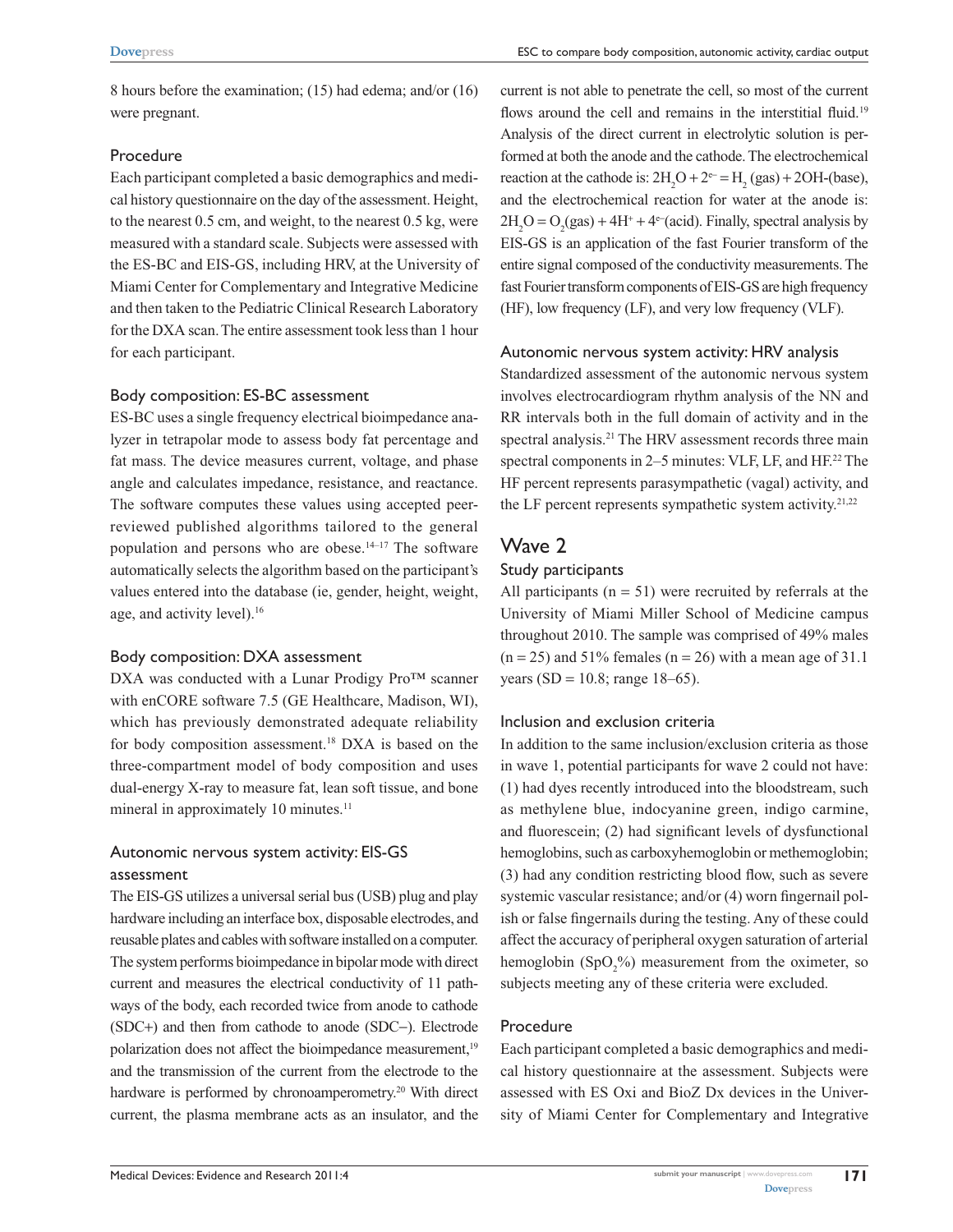Medicine and Medical Wellness Center. Each subject began the assessment by sitting at rest for 5 minutes and had cardiac output measured simultaneously by ES Oxi and BioZ Dx devices. Then, the subject walked for 6 minutes on a treadmill at low-to-moderate intensity (less than 70% of maximal ageadjusted predicted heart rate [220-age]), and cardiac output was measured simultaneously immediately afterward by ES Oxi and BioZ Dx devices. Finally, each subject walked for a second 6-minute bout of exercise on the treadmill at the same intensity, and cardiac output was measured simultaneously immediately afterward by ES Oxi and BioZ Dx devices. Thus, three measurements were completed: one at rest and two following 6-minute bouts of low-to-moderate intensity exercise on a treadmill. The entire assessment took less than 1 hour for each participant.

#### Cardiac output: ES Oxi

The ES Oxi module utilizes a USB plug and play hardware device including an electronic box and reusable  $SpO<sub>2</sub>$  probe and software installed on a computer. It is intended to: (1) spot check or monitor  $SpO_2^o$  and pulse rate and (2) analyze the pulse waveform (photoelectrical plethysmography) provided by the oximeter. The analysis provides indicators of arterial stiffness.23 The ES Oxi uses the same algorithms as BioZ Dx to derive mean arterial pressure, systemic vascular resistance, and stroke volume.<sup>24</sup>

# Cardiac output: BioZ Dx impedance cardiography assessment

BioZ Dx is a noninvasive heart monitor based on technology known as impedance cardiography. BioZ Dx provides the clinician with information about the heart's ability to deliver blood to the body, the amount of force the heart exerts at each beat, and the amount of fluid in the chest. Speciallydesigned bioimpedance sensors placed on the neck and chest monitor 12 different parameters, including cardiac output, contractility, systemic vascular resistance, and thoracic fluid content. These sensors monitor the electrical conductivity of the thoracic part of the body.<sup>24</sup>

# Data analysis for study waves 1 and 2

Data were analyzed using SPSS for Windows (v 18; SPSS Inc, Chicago, IL). Frequency and descriptive statistics were calculated on all variables. We used chi-square to compare subjects by body fat percentage categories on the ES-BC and DXA assessments according to criteria of the American Council on Exercise for women and men. For women, essential fat is 10%–13%, athlete is 14%–20%, fitness is 21%–24%, average is 25%–31%, and obesity is 32% or greater. For men, essential fat is  $2\% - 5\%$ , athlete is  $6\% - 13\%$ , fitness is  $14\%$ –17%, average is  $18\%$ –24%, and obesity is 25% or greater. We used independent sample *t*-tests to compare differences between ES-BC and DXA for body fat percentage and fat mass and ES Oxi and BioZ Dx for cardiac output. We used Pearson product-moment correlation to determine the strength of the relationships between: (1) ES-BC and DXA for body fat percentage and fat mass and (2) ES Oxi and BioZ Dx at baseline and after both bouts of exercise for cardiac output. To evaluate the presence of systematic error between each pair of variables, Pearson product-moment correlation was utilized to compare the average of the methods and the mean difference score for each method. Bland–Altman analysis was used to determine absolute limits of agreement for each variable.25,26 For autonomic nervous system activity, we used linear regression to determine the predictability of EIS-GS HF (normal range 22%–34%) on HRV LF (normal range 22%–46%). We evaluated the adjusted  $\mathbb{R}^2$  of the model and the 95% confidence intervals of the intercept and slope to assess the level of systematic error between the two variables. We used  $\alpha = 0.05$  as the criterion for statistical significance.

# **Results**

Overall, subjects completed the assessments without reporting any adverse events, and the assessments were completed in a timely fashion.

# Clinical measurements

For wave 1, the participants'  $(n = 50)$  mean height was 169.5 cm (SD = 11.0, range 150–190.5), mean weight was 72.0 kg (SD = 19.0, range 45–117), and mean BMI was  $25.1 \text{ kg/m}^2 \text{ (SD} = 6.2, \text{range } 18.4{\text{--}}48.7)$ . For wave 2, the participants' ( $n = 51$ ) mean height was 172.0 cm (SD = 11.0, range 152–193), mean weight was 78.5 kg (SD = 19.0, range 54–136), and mean BMI was  $26.4 \text{ kg/m}^2 \text{ (SD} = 6.6, \text{ range}$ 19.6–56.7).

# Body composition

The chi-square analysis between ES-BC and DXA resulted in a disparate proportion of classifications ( $\chi^2[9] = 46.3$ ,  $P < 0.001$ ). According to ES-BC body fat percentage, subjects were classified as: (1) athlete ( $n = 4$ , 8%), fitness  $(n = 9, 18\%)$ , average  $(n = 20, 40\%)$ , and obese  $(n = 17, 18\%)$ 34%). According to DXA body fat percentage, subjects were classified as: (1) athlete ( $n = 8$ , 16%), fitness ( $n = 11, 22\%$ ), average ( $n = 15$ , 30%), and obese ( $n = 16$ , 32%). For example,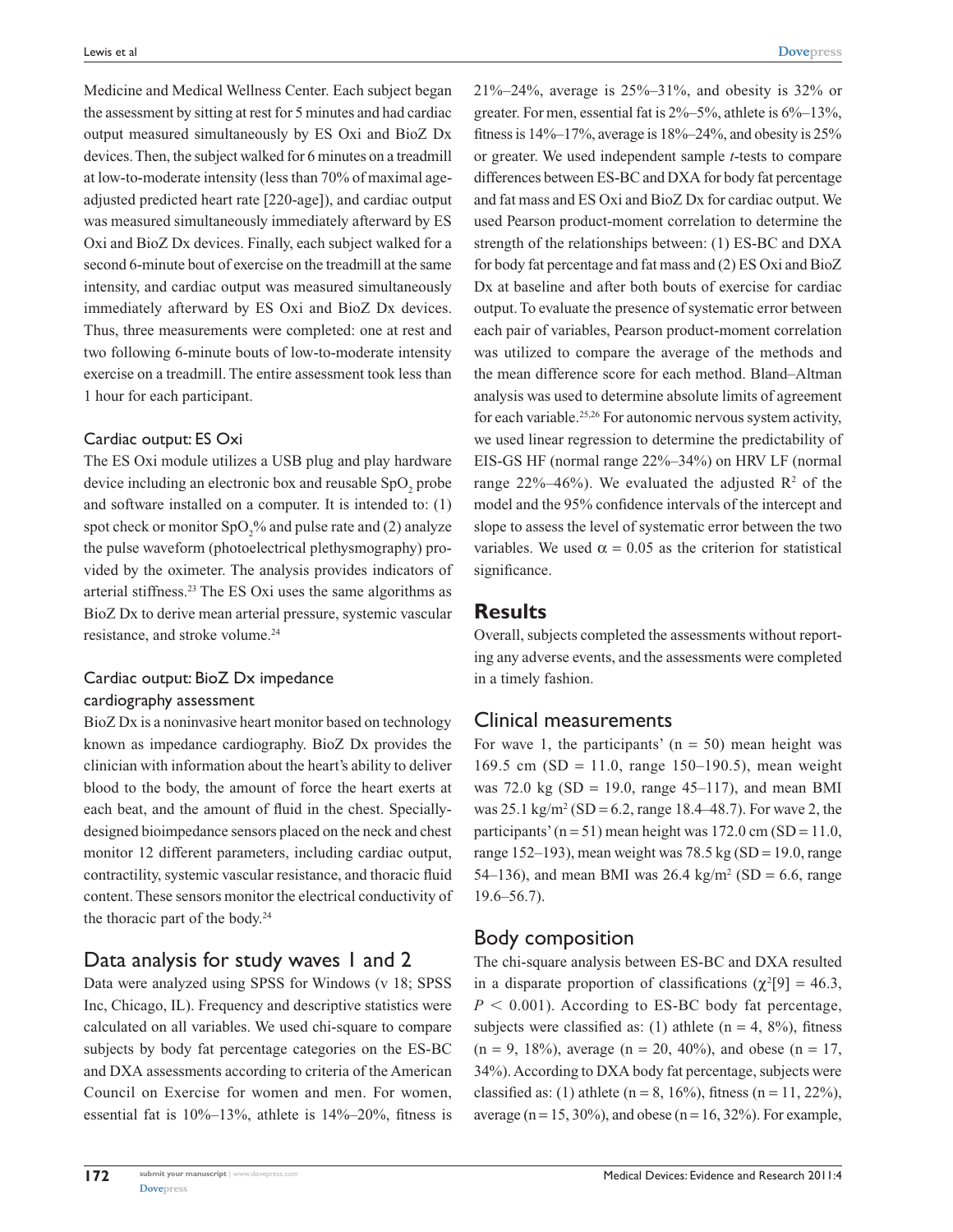DXA classified eight subjects in the athlete category, whereas ES-BC only classified four subjects in the athlete category, and only two subjects were classified as an athlete according to both devices.

The mean values according to ES-BC for body fat percentage and fat mass were statistically similar to DXA. We found adequate relative agreement between ES-BC and DXA, as the correlation values of these two methods for fat mass was  $r = 0.97$ ,  $P < 0.001$  and for body fat percentage was  $r = 0.92$ ,  $P < 0.001$ . Compared to DXA in absolute terms, ES-BC overestimated fat mass by 0.1 kg and body fat percentage by 0.4% with wide limits of agreement for each variable (fat mass −7.0 to 7.2 kg and body fat percentage −8.8% to 9.5%) (Table 1, Figures 1 and 2). For fat mass, systematic error was observed between ES-BC and DXA, as indicated by a significant correlation of the difference value and the average score  $(r = 0.60, P \le 0.001)$ . Systematic error was also observed for body fat percentage with a significant correlation found between the difference value and the average score ( $r = 0.61$ ,  $P < 0.001$ ). At higher levels of fat mass and body fat percentage, ES-BC underestimated both values compared to DXA.

## Autonomic nervous system activity

Utilizing EIS-GS HF as the predictor variable and the HRV LF as the dependent variable in a linear regression, the model was statistically significant  $(F[1, 49] = 63.8, P < 0.001)$ . The

**Table 1** Comparisons between devices on body composition, autonomic nervous system activity, and cardiac output

| <b>Measure</b>                              |                 |                 | t-test (df), |
|---------------------------------------------|-----------------|-----------------|--------------|
|                                             |                 |                 | P value      |
|                                             | <b>ES-BC</b>    | <b>DXA</b>      |              |
| Fat mass (kg)                               | $19.8 \pm 10.2$ | $19.7 \pm 12.3$ | 0.04(98),    |
|                                             | (10.6, 58.2)    | (6.7, 60.5)     | 0.97         |
| Body fat percentage                         | $26.8 \pm 8.2$  | $26.5 \pm 11.0$ | 0.18(98),    |
|                                             | (12.2, 50.5)    | (8.6, 53.5)     | 0.86         |
|                                             | EIS-GS          | <b>HRV</b>      |              |
| Autonomic nervous system                    | $24.6 \pm 8.8$  | $33.5 \pm 12.1$ | $4.17(98)$ , |
| activity (frequency)                        | (2.7, 49.7)     | (15.3, 62.4)    | 0.0001       |
|                                             | <b>ES Oxi</b>   | <b>BioZ</b> Dx  |              |
| Baseline resting cardiac                    | 6.1 ± 1.1       | $5.8 \pm 1.3$   | 1.26(100),   |
| output (L/minute)                           | (4.0, 10.0)     | (3.7, 8.9)      | 0.21         |
| First exercise stage                        | 6.1 $\pm$ 1.0   | 6.0 $\pm$ 1.3   | 0.44(100),   |
| cardiac output (L/minute)                   | (4.5, 8.8)      | (2.6, 8.6)      | 0.66         |
| Second exercise stage cardiac $6.2 \pm 1.2$ |                 | $6.2 \pm 1.4$   | 0.01(100),   |
| output (L/minute)                           | (4.0, 8.8)      | (3.8, 9.2)      | 0.99         |

**Note:** Values are mean ± standard deviation (minimum, maximum).

**Abbreviations:** ES-BC, Electro Sensor-Body Composition; EIS-GS, Electro Interstitial Scan-Galvanic Skin; ES Oxi, Electro Sensor Oxi; DXA, dual-energy X-ray absorptiometry; HRV, heart rate variability; BioZ Dx, BioZ Dx Diagnostic System; df, degrees of freedom.

adjusted  $\mathbb{R}^2$  value was 0.56. The 95% confidence interval of the intercept was 1.02 and 14.7 (intercept does not include 0), and the 95% confidence interval of the slope was 0.78 and 1.30 (slope does include 1), thus demonstrating some level of systematic error.

# Cardiac output

Adequate relative agreement was found between ES Oxi and BioZ Dx based on strong correlation values of  $r = 0.60$ ,  $P < 0.001$  at baseline,  $r = 0.79$ ,  $P < 0.001$  after the first exercise stage, and  $r = 0.86$ ,  $P < 0.001$  after the second exercise stage. The mean cardiac output values according to ES Oxi for baseline, stage 1 exercise, and stage 2 exercise were statistically similar to BioZ Dx. Compared with BioZ Dx in absolute terms, ES Oxi overestimated baseline and stage 1 exercise cardiac output by 0.3 L/minute and 0.1 L/minute, respectively, but exactly estimated stage 2 exercise cardiac output with narrow limits of agreement for each variable (baseline cardiac output −1.9 to 2.4 L/minute; stage 1 exercise cardiac output −1.5 to 1.6 L/minute; and stage 2 exercise cardiac output  $-1.3$  to 1.4 L/minute) (Table 1, Figures 3–5). No systematic bias was demonstrated for baseline and stage 2 exercise cardiac output (*r* = 0.18, *P* = 0.20 and *r* = 0.28,  $P = 0.05$ , respectively). For stage 1 exercise cardiac output, systematic bias was observed between the two methods  $(r = 0.40, P \le 0.01).$ 

# **Discussion**

The results of the study demonstrate relative and absolute agreement of ES-BC, a measure of body composition, and ES Oxi, a measure of cardiac output, when compared with the standard assessments of DXA and BioZ Dx, respectively. For ES-BC, the limits of agreement were wide and systematic error was present. For ES Oxi, all three measures had narrow limits of agreement and systematic error was only present in stage 1 exercise, but not present for baseline or stage 2 exercise. Regarding autonomic nervous system activity, the results indicate marginal predictive ability of EIS-GS when regressed on HRV.

Given the enormous epidemics of metabolic syndrome and obesity, the ES-BC device makes it simple and easy for clinicians to provide their patients with information about body fat composition. Most clinicians do not have access to DXA equipment and are unfamiliar with administering a body fat assessment with a skinfold caliper. The ES-BC device provides the ability to accurately assess patients' body fat composition. The ES-BC assessment is potentially more accurate than assessing adiposity with BMI, as BMI is not a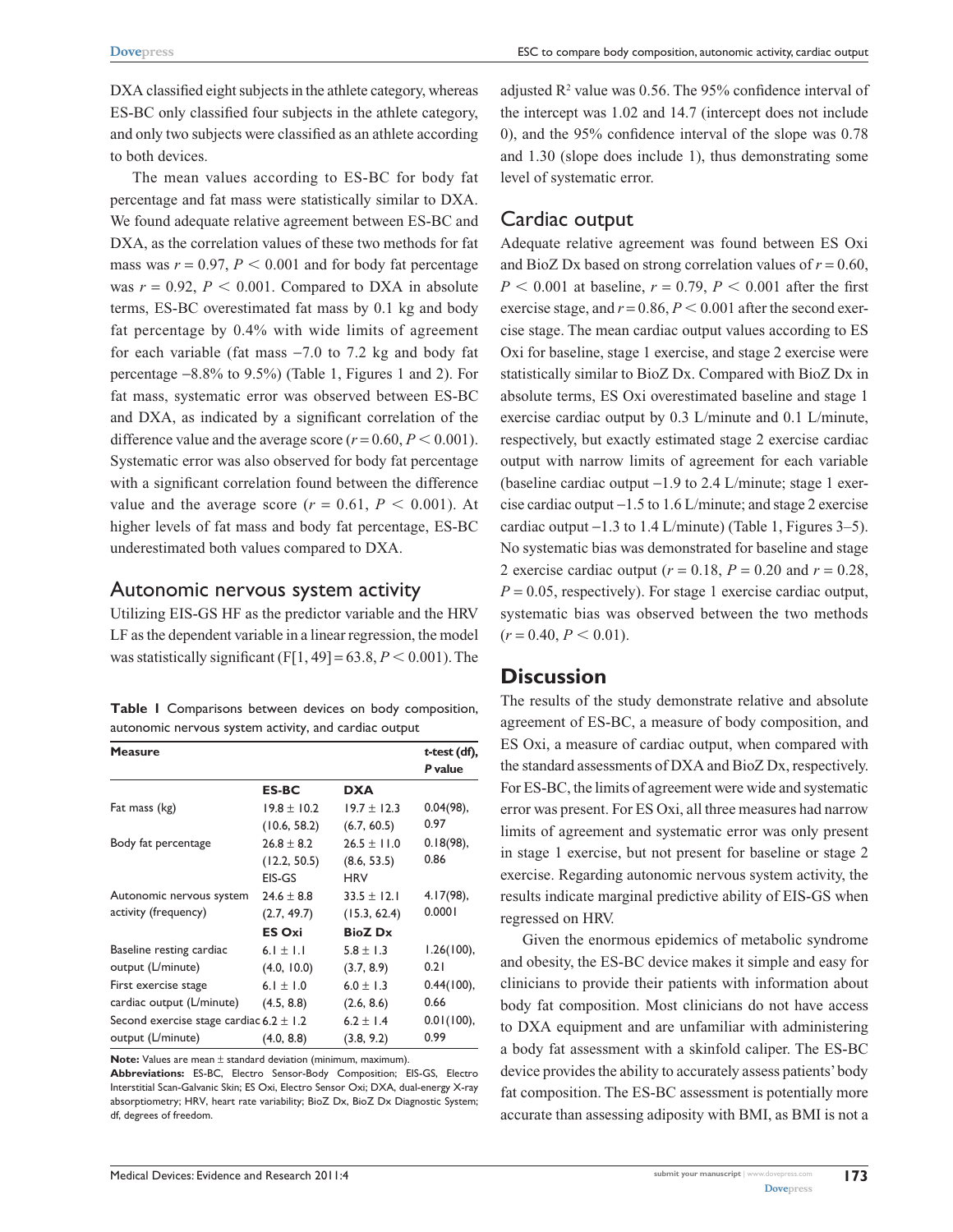

**Figure 1** Bland–Altman plot of fat mass between ES-BC (Electro Sensor-Body Composition; LD Technology, Miami, FL) and dual-energy X-ray absorptiometry (DXA).

direct measure of body fat.<sup>27,28</sup> The ES-BC assessment may also be more accurate than other bioimpedance devices that have been previously compared to DXA and demonstrated less significant relationships among body composition variables.<sup>29</sup>

The marginal predictive capacity of EIS-GS on HRV raises a question about what EIS-GS is actually measuring. HRV is related to sympathetic system activity estimated at the level of the HRV, and EIS-GS is related to sympathetic system activity estimated at the level of the interstitial fluid. The interstitial fluid represents the main component of living tissue. The mechanisms of action of the autonomic nervous system activity on living tissue are: (1) vasoconstriction of capillaries to decrease tissue blood flow, $30(2)$  increased Na-K ATP pump activity, $31$  and (3) shifting capillary fluid to regulate blood pressure and increase the interstitial fluid volume.32 Therefore, EIS-GS could be a marker of vasoconstriction and blood flow, Na-K ATP pump activity, and interstitial fluid volume.

Additional studies have been performed to further explicate these relationships, and EIS-GS has been used to screen for prostate cancer as an adjunct to prostate specific antigen<sup>33</sup> and as a marker of selective serotonin reuptake inhibitor treatment response.<sup>34</sup> In these two studies, some conclusions were drawn to show that EIS-GS could detect prostate cancer and could be a marker of the response to selective serotonin reuptake inhibitor treatment through the electrochemical detection of acidic tissue or a change in the impedance in abnormal tissue. However, the detection of autonomic nervous system activity was not determined in these two studies.

Given the severity and magnitude of CVD as the number one global killer<sup>35</sup> and hypertension as a major risk factor in the development of metabolic syndrome, ischemic heart disease, heart failure, kidney disease, and cerebrovascular disease leading to stroke,<sup>36</sup> the ability to accurately measure the cardiac output with ES Oxi could prove to be invaluable. For example, because hypertension is a hemodynamic disorder,



**Figure 2** Bland–Altman plot of body fat percentage between ES-BC (Electro Sensor-Body Composition; LD Technology) and dual-energy X-ray absorptiometry (DXA).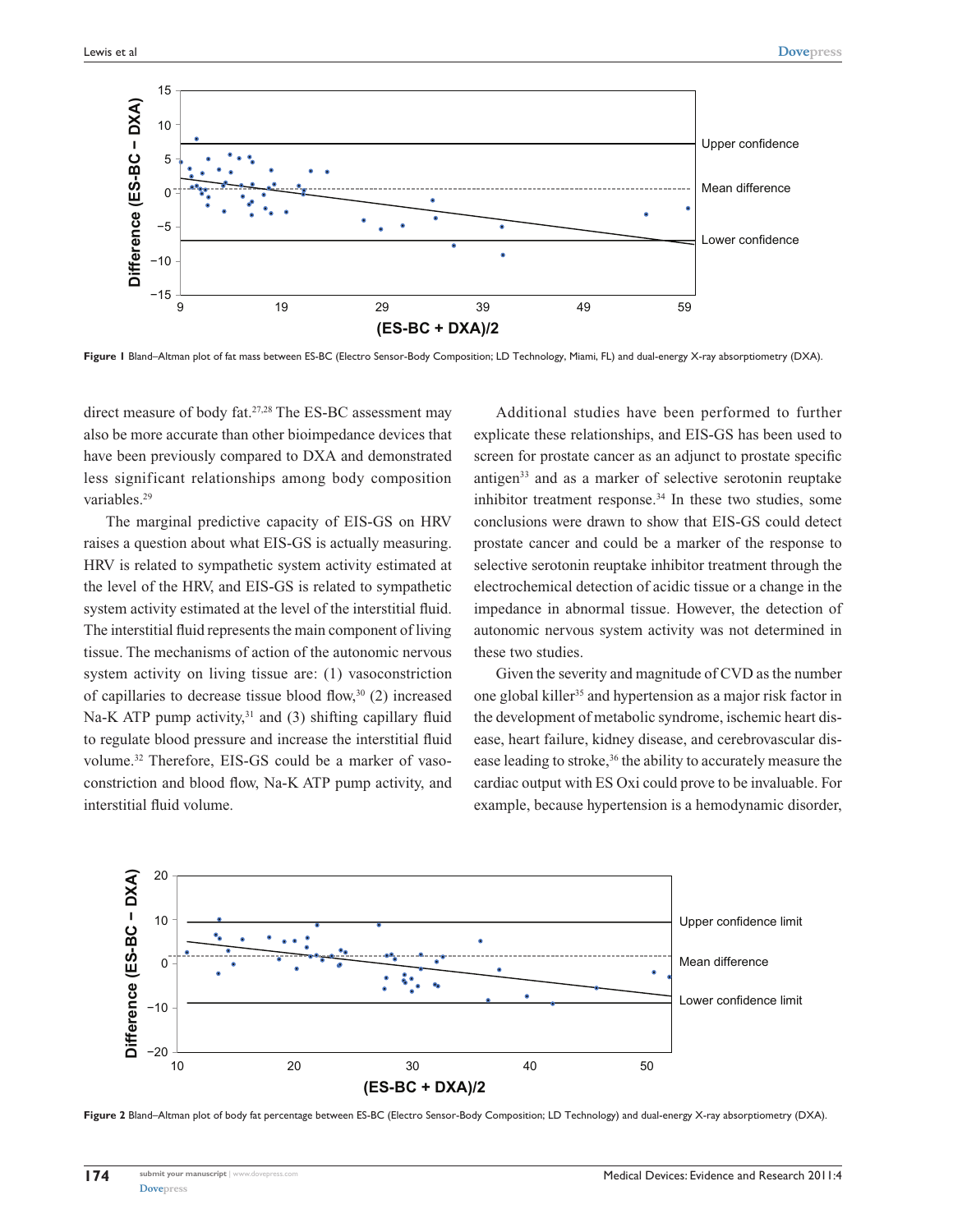

**Figure 3** Bland–Altman plot of baseline cardiac output between ES Oxi (Electro Sensor Oxi, LD Technology) and BioZ Dx Diagnostic System (BioZ Dx; SonoSite Inc, Bothell, WA).

measuring a patient's cardiac output before and after medical intervention may assist in the decision-making and evaluation of ongoing antihypertensive therapy,36,37 especially given that hypertension is only properly controlled in about one-third of all cases.32 Different medication classes used in the management of hypertension make it challenging at best for the clinician to determine the optimal therapy for each patient, and physician perceptions and patient symptoms negatively affect the management and control of hypertension.<sup>38,39</sup>

Cardiac output, defined as the blood volume in liters ejected by the heart per minute, is regarded as the ultimate expression of cardiovascular performance. Resting cardiac output should be 4–8 L/minute to maintain normal tissue perfusion and normal delivery of oxygen and nutrients. Cardiac output values outside this range could be a sign of CVD, hypertension, stroke, or heart failure. Hence, regular cardiac output monitoring plays an essential role in the evaluation, treatment, and follow-up of CVD. Accordingly,

a noninvasive, inexpensive, safe, and fast device that can assess cardiac output and other hemodynamic parameters would be a suitable alternative to other techniques that are invasive, expensive, and risky in patients with CVD.

Ideally, a technology that measures cardiac output should be noninvasive, accurate, and reliable. At present, no single device meets these criteria. Intermittent thermodilution is widely accepted as the clinical gold standard. This method requires the insertion of a pulmonary artery catheter to obtain one measurement every 3–4 minutes.40 However, this procedure is clearly too invasive for regular monitoring and general assessment of cardiac output. Two existing, less-invasive, and continuous methods are Esophageal Doppler monitoring and carbon dioxide re-breathing, but both of these require skilled operators and expensive measurement devices.40 Among the currently-used methods, impedance cardiography is probably the only noninvasive and automatic technique. However, the impedance device is big and expensive, and its accuracy is



**Figure 4** Bland–Altman plot of stage 1 exercise cardiac output between ES Oxi (Electro Sensor Oxi, LD Technology) and BioZ Dx Diagnostic System (BioZ Dx; SonoSite Inc).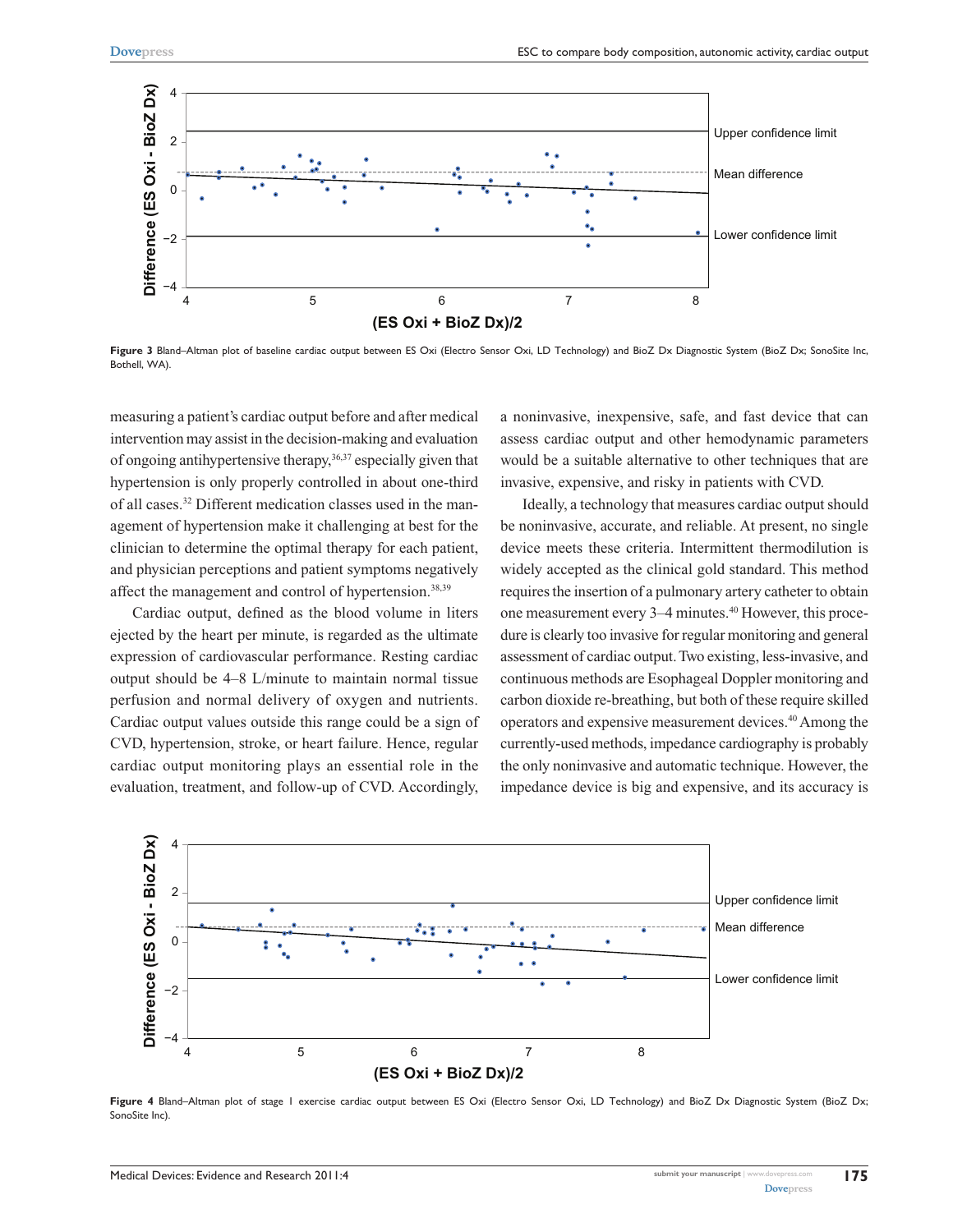

**Figure 5** Bland–Altman plot of stage 2 exercise cardiac output between ES Oxi (Electro Sensor Oxi, LD Technology) and BioZ Dx Diagnostic System (BioZ Dx; SonoSite Inc).

often influenced by the change of electrode positions.41 Due to these aforementioned disadvantages, these methods are all unquestionably limited to bedside use. They are not portable or wearable, making them difficult to incorporate into home health care monitoring systems. Thus, a digital pulse oximeter with photoelectric plethysmography, such as the ES Oxi device is a preferable method to assess cardiac output.<sup>42-44</sup> The demonstrated relationship between ES Oxi and BioZ Dx on cardiac output combined with evaluating arterial stiffness, SpO<sub>2</sub>%, and blood pressure could be useful for the practice management of metabolic syndrome, hypertension, and CVD for many physicians.

# **Conclusion**

Given that many Americans are suffering from metabolic syndrome and the related maladies of CVD, hypertension, and diabetes, the ability to effectively manage these conditions with accuracy, speed, and reliability is necessary. A noninvasive and very low-risk device that can accurately and quickly portray a patient's current condition especially with an emphasis on body composition, autonomic nervous system activity, and cardiac output will enable the clinician to assist in planning initial and monitoring follow-up treatment. The ES-BC, EIS-GS, and ES Oxi devices managed with the ESC software demonstrated overall accuracy with a rapid assessment (measurements can be taken in 5 minutes) compared to accepted standard methods for body composition, autonomic nervous system activity, and cardiac output without reports of any adverse events. The results of the study suggest that ES-BC and ES Oxi demonstrate the ability to accurately assess body composition and cardiac output compared to standardized instruments, whereas EIS-GS showed marginal predictive ability for autonomic nervous system activity as measured by HRV and requires further testing. Thus, according to other studies, 33,34 it seems that EIS-GS measurements are dependent on more than just autonomic nervous system activity.

# **Disclosure**

The authors report no conflicts of interest in this work.

## **References**

- 1. Lewis JE, Schneiderman N. Nutrition, physical activity, weight management, and health. *Rev Colomb Psiquiatr*. 2006;35(Suppl 1): 157S–175S.
- 2. Flegal KM, Carroll MD, Ogden CL, Johnson CL. Prevalence and trends in obesity among US adults,1999–2000. *JAMA*. 2002;288(14): 1723–1727.
- 3. Mokdad AH, Bowman BA, Ford ES, Vinicor F, Marks JS, Koplan JP. The continuing epidemics of obesity and diabetes in the United States. *JAMA*. 2001;286(10):1195–1200.
- 4. Ford ES, Giles WH, Dietz WH. Prevalence of the metabolic syndrome among US adults: findings from the third National Health and Nutrition Examination Survey. *JAMA*. 2002;287(3):356–359.
- 5. Ford ES. Prevalence of the metabolic syndrome defined by the International Diabetes Federation among adults in the US *Diabetes Care*. 2005;28(11):2745–2749.
- 6. Duman BS, Turkoglu C, Gunay D, Cagatay P, Demiroglu C, Buyukdevrim AS. The interrelationship between insulin secretion and action in type 2 diabetes mellitus with different degrees of obesity: evidence supporting central obesity. *Diabetes Nutr Metab*. 2003;16(4): 243–250.
- 7. Janssen I, Katzmarzyk PT, Ross R. Waist circumference and not body mass index explains obesity-related health risk. *Am J Clin Nutr*. 2004;79(3):379–384.
- 8. Romero-Corral A, Somers VK, Sierra-Johnson J, et al. Normal weight obesity: a risk factor for cardiometabolic dysregulation and cardiovascular mortality. *Eur Heart J*. 2010;31(6):737–746.
- 9. Carnethon MR, Prineas RJ, Temprosa M, Zhang ZM, Uwaifo G, Molitch ME. The association among autonomic nervous system function, incident diabetes, and intervention arm in the Diabetes Prevention Program. *Diabetes Care*. 2006;29(4):914–919.
- 10. Sanford T, Treister N, Peters C. Use of noninvasive hemodynamics in hypertension management. *Am J Hypertens*. 2005;18(2 Pt 2): 87S–91S.
- 11. Roche AF, Heymsfield SB, Lohman TG, editors. *Human body composition*. Champaign, IL: Human Kinetics; 1996.